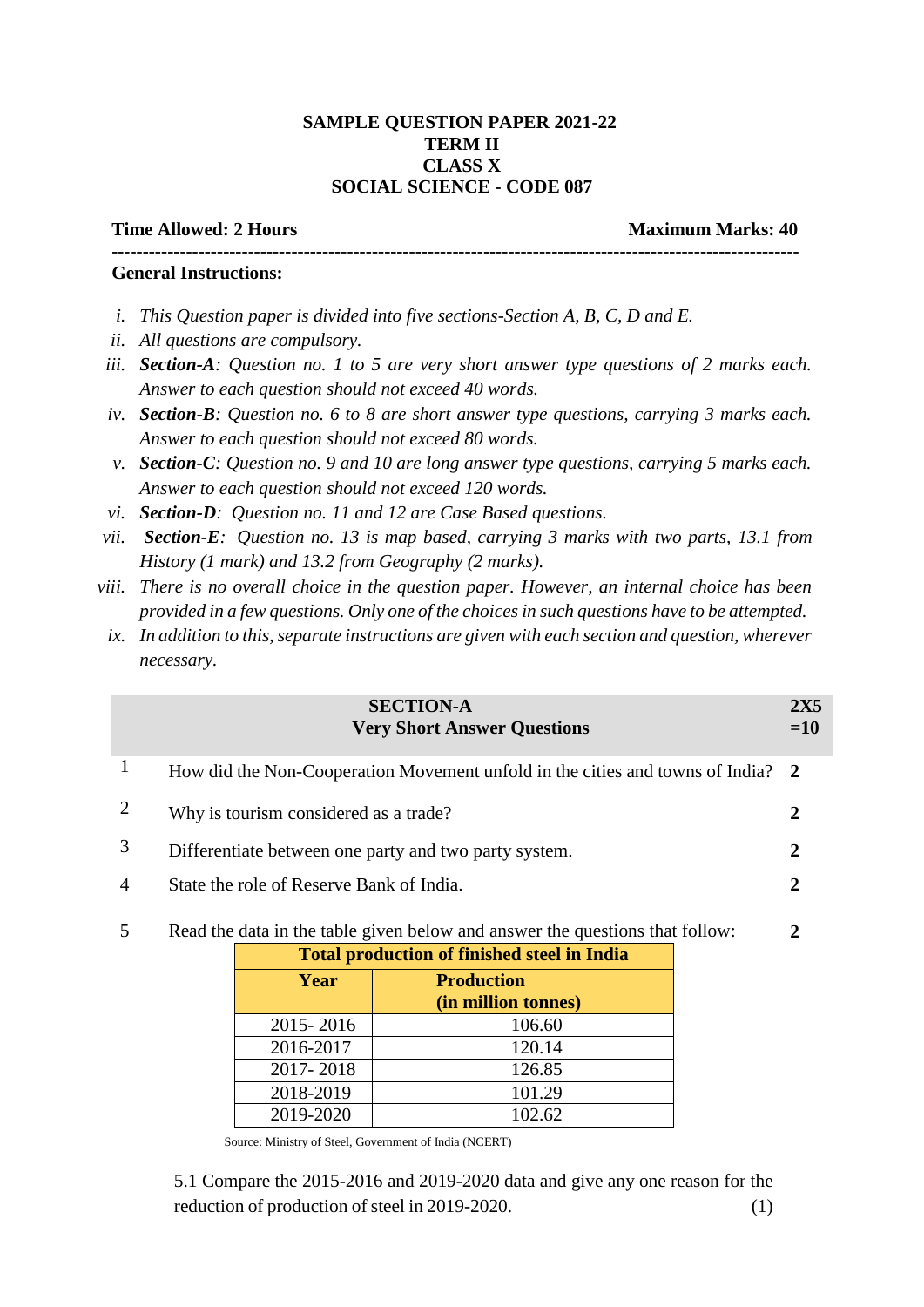|     | 5.2 Why is production and consumption of steel considered as an index of a<br>country's development?<br>(1)                                                                                                                                                               |                         |
|-----|---------------------------------------------------------------------------------------------------------------------------------------------------------------------------------------------------------------------------------------------------------------------------|-------------------------|
|     | <b>Section-B</b><br><b>Short Answer Type Questions</b>                                                                                                                                                                                                                    | <b>3X3</b><br>$= 9$     |
| 6.  | Why do most of the rural households still remain dependent on the informal<br>sources of credit? Explain.<br><b>OR</b>                                                                                                                                                    | 3                       |
|     | How do Self Help Groups help borrowers to overcome the problem of lack of<br>collateral? Explain.                                                                                                                                                                         | 3                       |
| 7.  | "Tribal peasants interpreted the message of Mahatma Gandhi and the idea of<br>swaraj in another way and participated in the Non-Cooperation Movement<br>differently." Justify the statement.                                                                              | $\overline{3}$          |
| 8.  | Examine the role of Political Parties in a democratic country.                                                                                                                                                                                                            | 3                       |
|     | Section-C<br><b>Long Answer Type Questions</b>                                                                                                                                                                                                                            | 5x2<br>$=10$            |
| 9.  | Democracy's ability to generate its own support is itself an outcome that cannot<br>be ignored.' Support the statement with examples.<br><b>OR</b><br>'There is an overwhelming support for the idea of democracy in South Asia.'<br>Support the statement with examples. | 5                       |
| 10. | Examine the role of Information Technology in stimulating the process of 5<br>globalization.<br><b>OR</b>                                                                                                                                                                 |                         |
|     | Assess the impact of globalization on India and its people.                                                                                                                                                                                                               |                         |
|     | <b>Section-D</b><br><b>Case Based Questions</b>                                                                                                                                                                                                                           | 4x2<br>$= 8$            |
| 11. | Read the given text and answer the following questions:                                                                                                                                                                                                                   | $\overline{\mathbf{4}}$ |
|     | $\mathcal{L}_{t}$ is and of "provision usuators as" that it is the suggest of the suggly but the power                                                                                                                                                                    |                         |

'*It is said of "passive resistance" that it is the weapon of the weak, but the power which is the subject of this article can be used only by the strong. This power is not passive resistance; indeed, it calls for intense activity. The movement in South Africa was not passive but active …*

*'Satyagraha is not physical force. A satyagrahi does not inflict pain on the adversary; he does not seek his destruction … In the use of satyagraha, there is no ill-will whatever.*

*'Satyagraha is pure soul-force. Truth is the very substance of the soul. That is*  why this force is called satyagraha. The soul is informed with knowledge. In it *burns the flame of love. … Nonviolence is the supreme dharma …'It is certain that India cannot rival Britain or Europe in force of arms. The British worship the war-god and they can all of them become, as they are becoming, bearers of arms. The hundreds of millions in India can never carry arms. They have made the religion of non-violence their own ...'*

11.1. Why did Gandhiji consider nonviolence as supreme dharma? (1)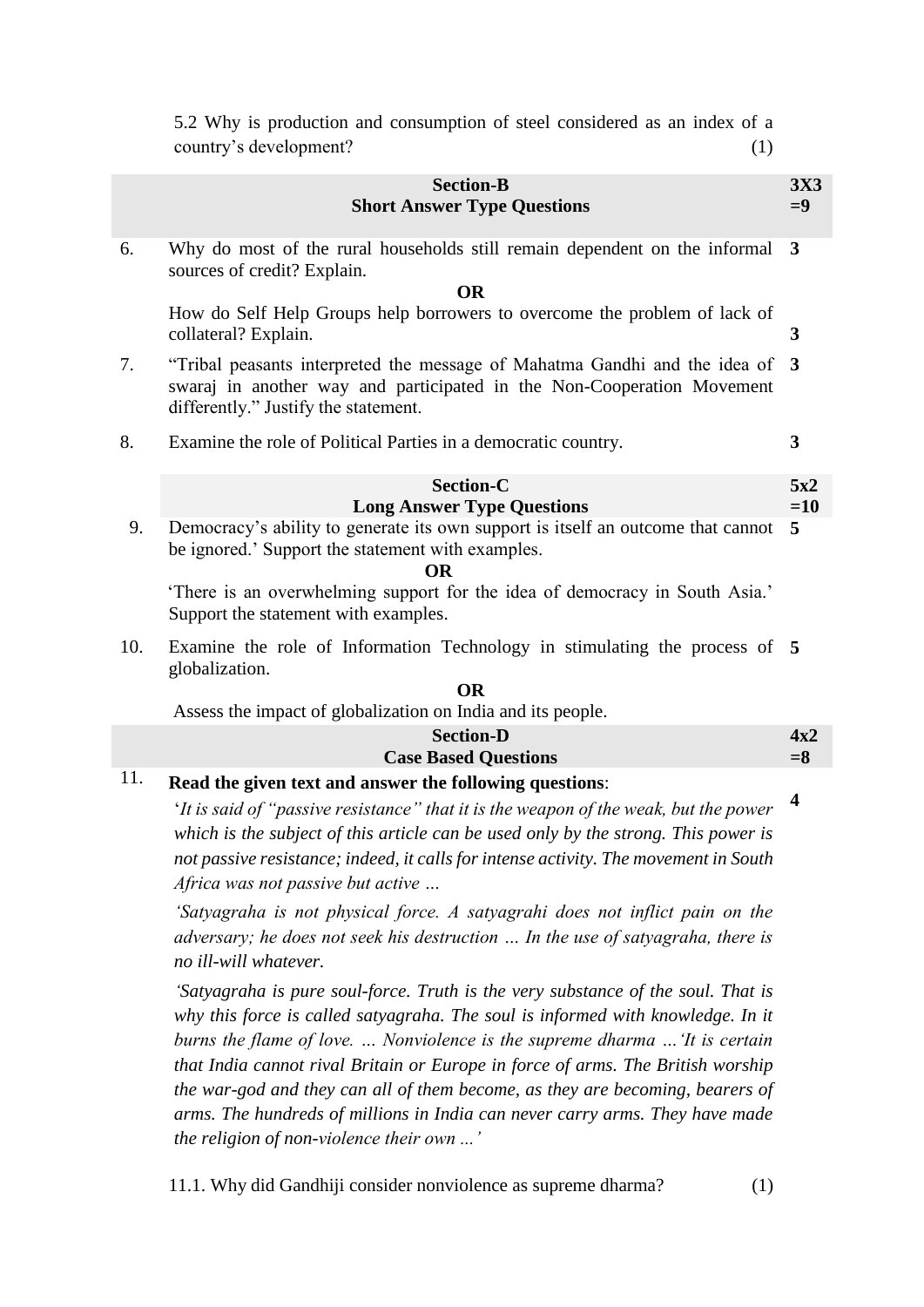11.2 How was Gandhian satyagraha taken by the people who believed in his philosophy? (1)

11.3 Why was Gandhian satyagraha considered as a novel way to resist injustice?

### 12. **Read the given text and answer the following questions:**

*Ever since humans appeared on the earth, they have used different means of communication. But, the pace of change, has been rapid in modern times. Long distance communication is far easier without physical movement of the communicator or receiver. Personal communication and mass communication including television, radio, press, films, etc. are the major means of communication in the country. The Indian postal network is the largest in the world. It handles parcels as well as personal written communications. Cards and envelopes are considered first-class mail and are airlifted between stations covering both land and air. The second-class mail includes book packets, registered newspapers and periodicals. They are carried by surface mail, covering land and water transport. To facilitate quick delivery of mails in large towns and cities, six mail channels have been introduced recently. They are called Rajdhani Channel, Metro Channel, Green Channel, Business Channel, Bulk Mail Channel and Periodical Channel.*

12.1 Examine the role of the Indian postal network. (1)

12.2 Differentiate between mass communication and personal communication.

(1) 12.3 Analyse the significance of communication for a nation. (2)

|     | <b>Section-E</b>                                                                                                                                                                       | 1x3   |
|-----|----------------------------------------------------------------------------------------------------------------------------------------------------------------------------------------|-------|
|     | <b>Map Skill Based Question</b>                                                                                                                                                        | $=$ 3 |
| 13. | 13.1 On the given outline Political Map of India, identify the place marked as A 3<br>with the help of following information and write its correct name on the line<br>marked near it. |       |
|     | (A) The place where Non Cooperation Movement was called off due to violence.<br>(1)                                                                                                    |       |
|     | 13.2 On the same given map of India, locate the following:                                                                                                                             |       |
|     | (I) Namrup Thermal Plant<br>(1)                                                                                                                                                        |       |
|     | OR                                                                                                                                                                                     |       |
|     | Noida Software Technology Park                                                                                                                                                         |       |
|     | (II) Raja Sansi (Sri Guru Ram Dass Jee) International Airport                                                                                                                          |       |

#### **4**

(2)